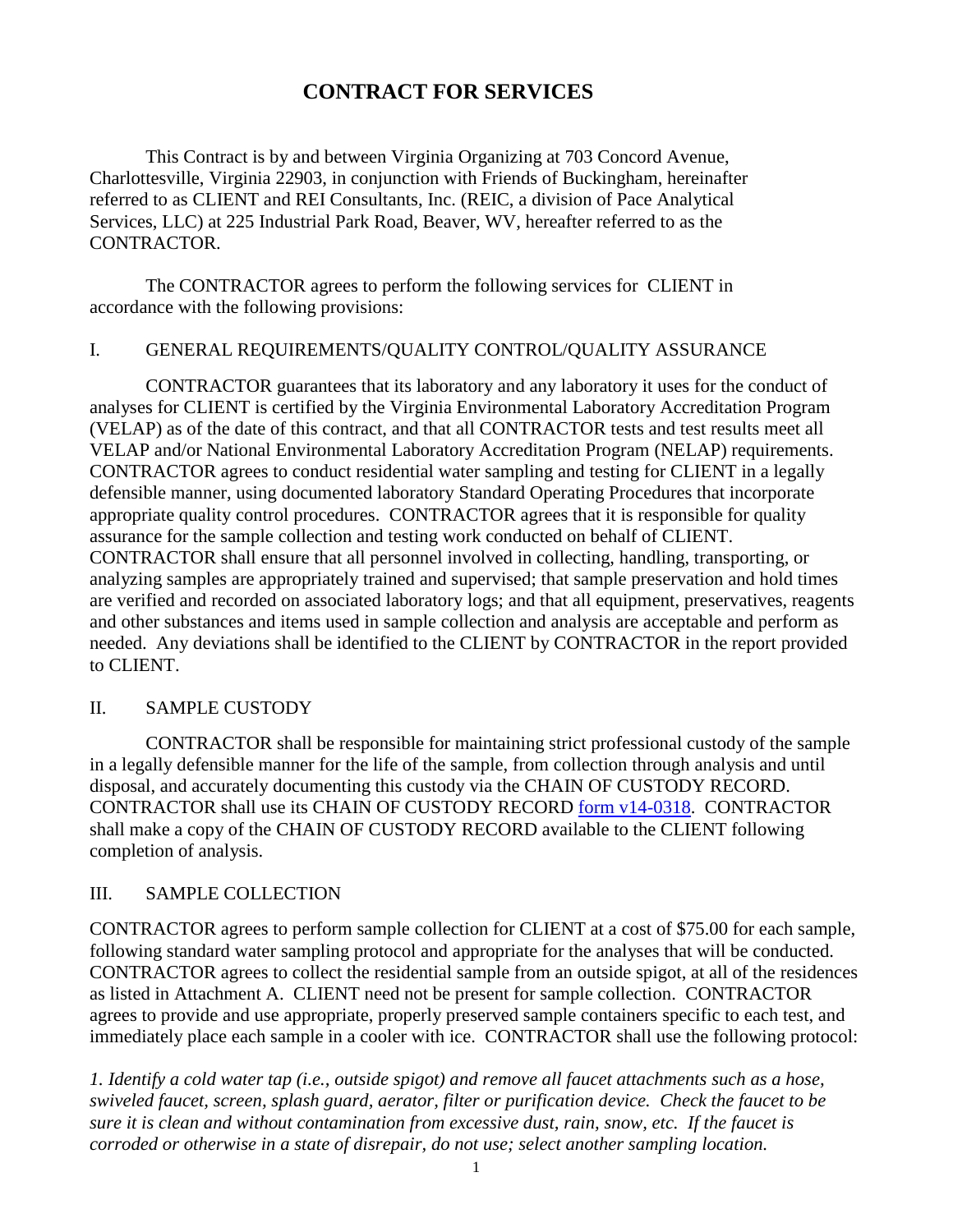*2. Flush the faucet for at least five (5) minutes, then adjust the flow to a slow, even stream so that the water is not aerated during collection and does not splash against the wall of the house or other surfaces.* 

*3. Carefully remove the cap from the sample container. Do not touch the inside of the cap or rim at the top of the bottle, nor allow it to contact the faucet.* 

*4. Fill the container completely, including as little air as possible.* 

*5. Apply the cap to the container tightly. Invert the container to check for leaks.* 

*6. Immediately fill out the sample tag and chain of custody form with the sample collection information, including site location, name of sampler, date and time of collection, method of collection, type of analysis to be completed, and preservative in use, and place sample in a cooler and cover with ice.* 

*7. Deliver promptly to the laboratory to ensure that holding times are met.* 

For surface water samples, an appropriate sampling protocol shall be used that includes steps 3 through 7 above and ensures that the sample collected is representative of the water body (e.g., sampling method should avoid stirring up bottom deposits).

## IV. SAMPLE ANALYSIS

CONTRACTOR shall conduct testing on the residential water and surface water samples collected for the following parameters requested by the client:

- Those identified in attached Appendix 1 for \$250.
- Total Petroleum Hydrocarbons Gasoline Range Organics (TPH-GRO) (Method 8015D) for \$45.42.
- Total Petroleum Hydrocarbons Diesel Range Organics/Oil Range Organics) (Method 8015D) for \$65.85.
- Dissolved methane/ethane for \$156.
- Sampling costs per household (1 sample per household) \$75.
- Total per testing site: \$592.27.

For an additional \$50, and if requested by the CLIENT, CONTRACTOR shall conduct a library search to tentatively identify and quantify any additional volatile chemicals not listed in Appendix I that come through the method (method 8260). CLIENT may make this request at any time during the data retention period.

### V. REPORTS

CONTRACTOR shall provide a LEVEL 1 REPORT of Results including CHAIN OF CUSTODY RECORD to CLIENT WITHIN TWO (2) WEEKS after completion of the analysis of the sample taken for the CLIENT, to all of the property owners identified in Attachment A.

The Level 1 Report must follow the format/contain the type of content provided in the example Level 1 Report. Such content includes but is not limited to the case narrative, certifications, sample receipt checklist, the parameters tested, when and by whom tests were conducted, what method was used, and for each parameter lists the amount found, the method used, the method detection limit, quantitation limit, and the MCL (maximum contaminant level) where available. CLIENT may request additional information on such parameters/substances, and/or request additional reporting from CONTRACTOR, for an additional charge as outlined in Section V.

CLIENT may request additional reporting from CONTRACTOR on other possible method 8260 volatile chemicals for an additional charge as outlined in Section IV.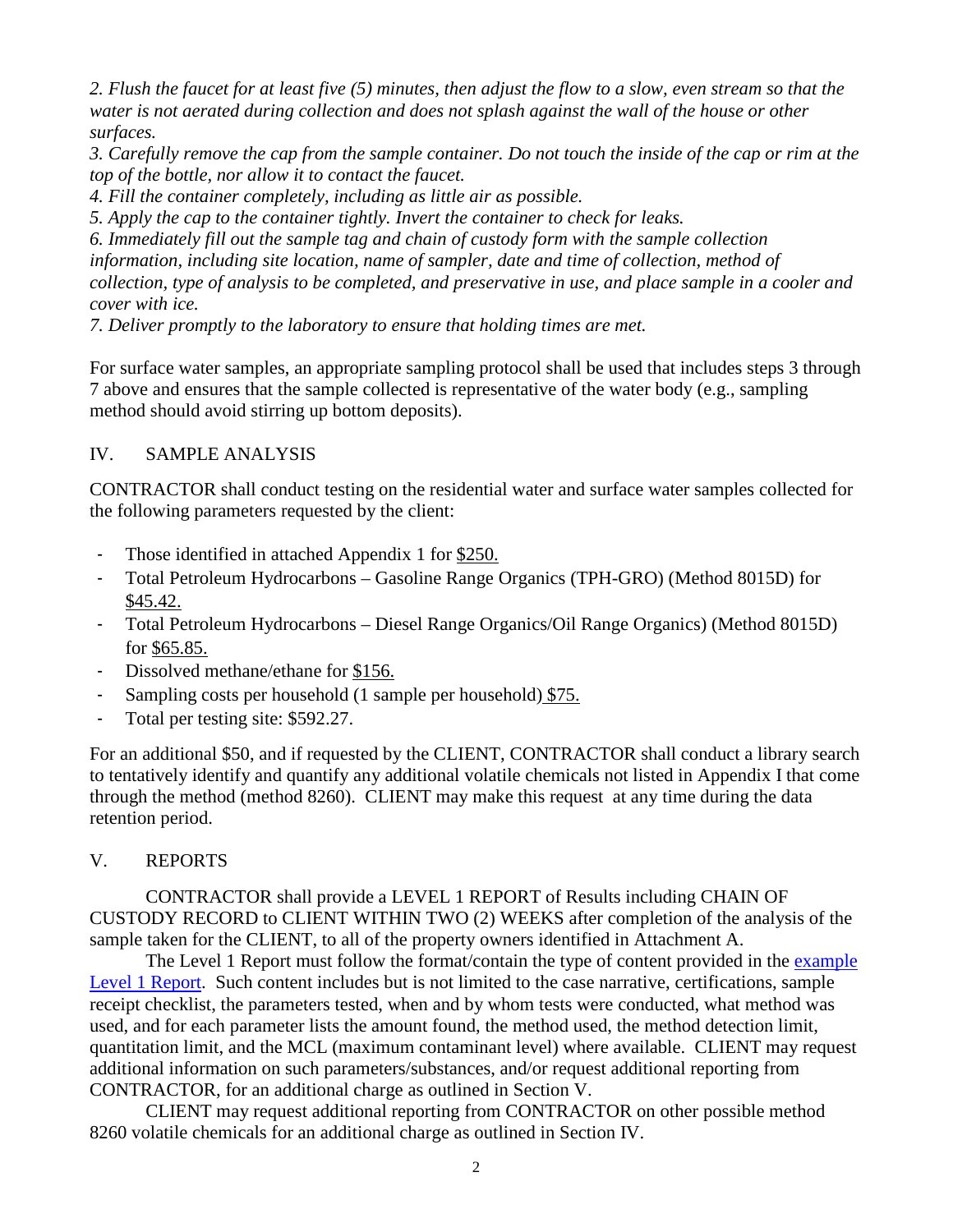CLIENT may request additional reporting beyond the Level 1 report, up to five years from the date of this agreement, as follows:

Level 2: 10% increase to cost of analysis, includes additional case narrative and summary of Quality Control data.

Level 3: 20% increase to cost of analysis, includes Level 2 plus Contract Lab Program Package format / Detailed Quality Control Data

Level 4:  $30\%$  increase to cost of analysis, includes Level 3 plus raw data, i.e., bench sheets, sample printouts, chromatograms, etc.

### VI. OPTION TO EXTEND DATA RETENTION BEYOND 5 YEARS

CONTRACTOR agrees to extend the data retention period beyond the standard 5 years if requested and paid for by CLIENT before 4 years and 11 months from the date below, at a cost of  $$20/year.$ 

a) CONTRACTOR is an independent contractor; no employer/employee relationship with CLIENT shall arise as a result of this project.

The compensation for this project will be: Total per testing site:  $$592.27 \times 30 \text{ sites} = $17768.10 \text{ Total for the project}$ 

CONTRACTOR will be responsible for all taxes for this work. CLIENT will not withhold payroll taxes. No health insurance, unemployment insurance or other benefits will be provided. A signed W-9 form, attached, is part of this agreement.

Payment will be made after appropriate invoices with the appropriate information about hours worked and activities performed have been submitted.

In consideration of CONTRACTOR's performance of these services, CLIENT agrees to pay CONTRACTOR by check via the U.S. Postal Service.

CONTRACTOR will provide all equipment, tools, and supplies necessary to perform the above services.

The parties to this contract are not related by blood or marriage.

This contract will be in effect from the last-dated signature below, and may be terminated, modified, amended or extended upon agreement of all parties involved.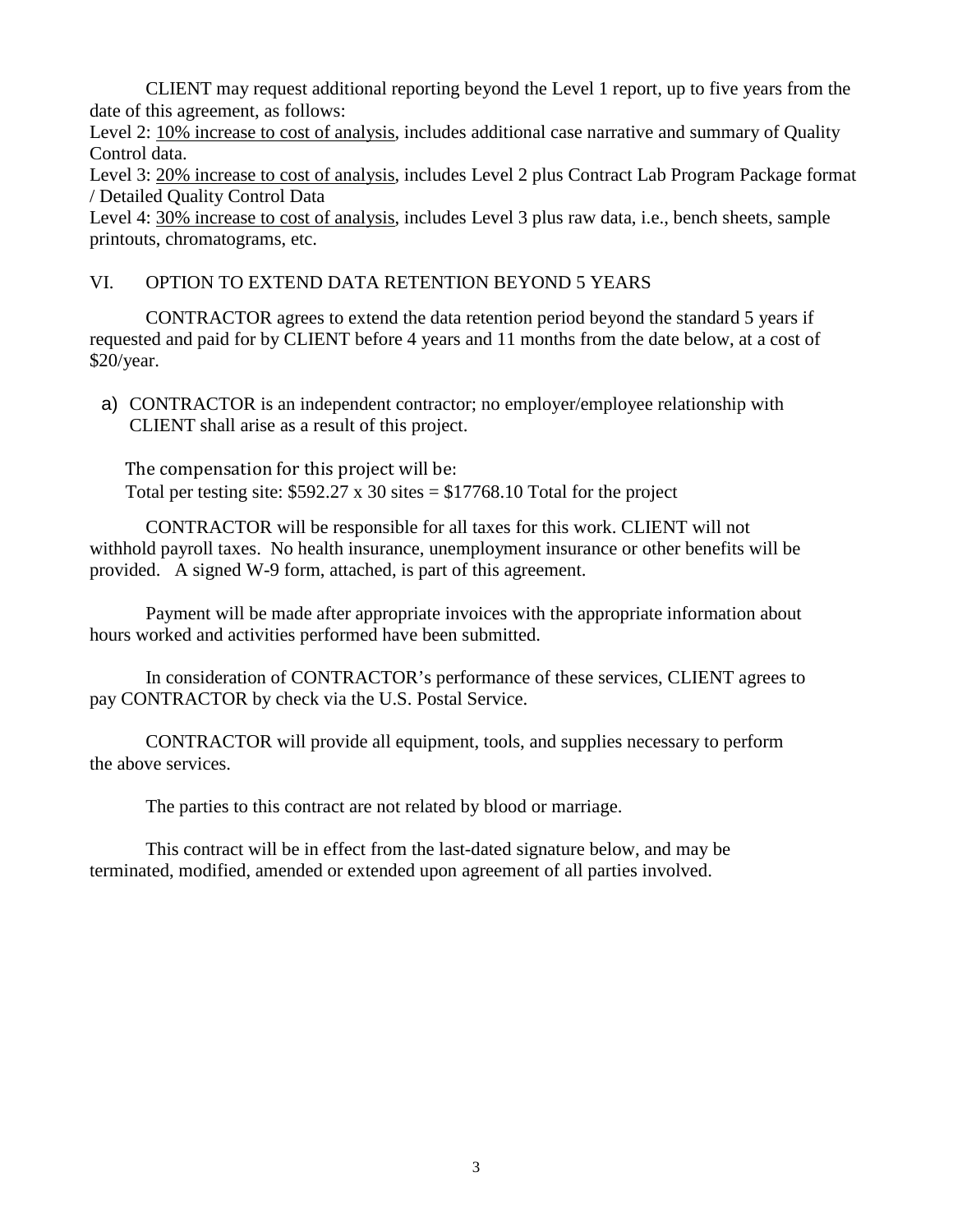adi LIVUA  $311$ Friends of Buckingham

Brian Johns, Executive Director Virginia Organizing

CONTRACTOR

Contractor's full contact information:

Contact Name: Justin Prillaman Address: 3029 C Peters Creek Rd City, State, Zip: Roanoke VA 24019 Phone: 540-588-3767 Mobile - Voice & Text Email: jprillaman@reiclabs.us

 $\frac{5135}{\text{Date}}$  $2018$ 

 $5/25/14$ <br>Date  $\frac{5/25/2016}{20}$ 

Date